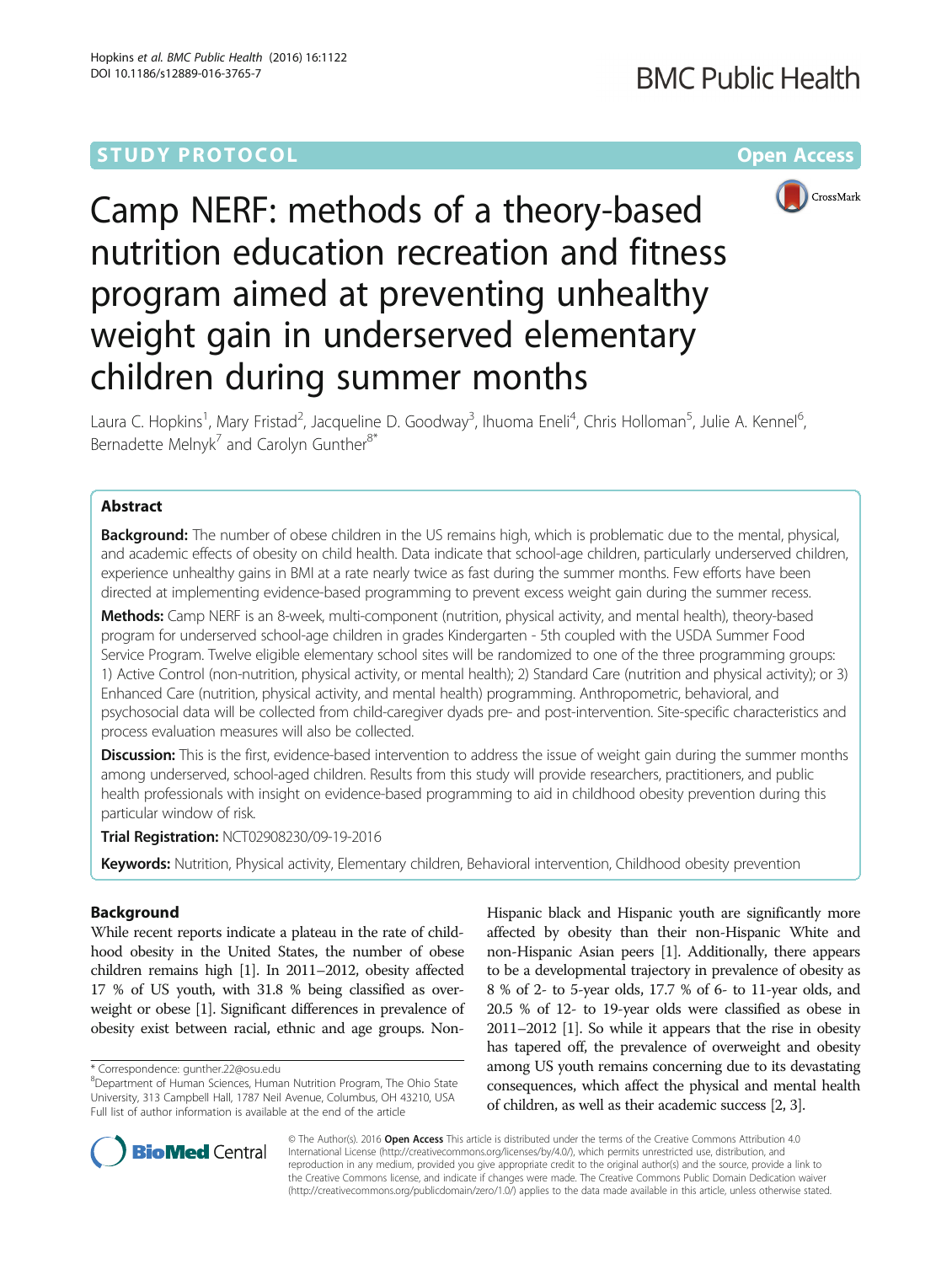Emerging research has begun to point to particular windows of risk for child weight gain. Troubling data indicate that school-age children experience unhealthy gains in BMI at a rate nearly twice as fast during the summer months when school is out of session compared to the school year [[4](#page-9-0)–[10\]](#page-9-0). African American and Hispanic, minority groups and economically disadvantaged children, subpopulations already at increased risk for obesity, as well as girls, may be particularly vulnerable to unhealthy weight gain during these non-academic months [[1\]](#page-9-0). Limited knowledge of the external factors that lead to altered diet and physical activity during the summer time is available to adequately explain the unfavorable weight gain occurring in many children during this window of risk [\[11](#page-9-0)].

The rise and current status of obesity in the US has occurred at such a rapid rate that it cannot solely be attributed to biological changes [[12](#page-9-0)]. While obesity rates have been rising over the past several decades, the US food environment has also been changing drastically, providing convenient access to an abundance of inexpensive, highly palatable, energy-dense foods [[13\]](#page-9-0). Thus, the current prevalence of childhood obesity and demonstrated increase in obesity during the summer months could be a response to children's increased exposure to the food environment [[13\]](#page-9-0), which they have less frequent access to during the school year, and lack of structured physical activity. Schools play a critical role in promoting healthy diet and physical activity behaviors during the academic year [[14](#page-9-0)]. During the summer months, however, children lose access to this structured environment (e.g., provision of healthy snacks and meals; opportunity for structured and unstructured physical activity; nutrition, physical activity, and health related policies and programs).

The United States Department of Agriculture (USDA) aims to provide access to healthy, nutritious meals to children during the summer months through the USDA Summer Food Service Program (SFSP) [[15\]](#page-9-0). Unfortunately, attendance at USDA SFSP sites, especially open sites, and amount of meals served tends to be low. According to the Food Research Action Center, only 15.8 % of free or reduced-cost school lunch participants received lunch in the summer of 2015 nationally [[16](#page-9-0)]. In Ohio, only 10.8 % of free or reduced-cost school lunch participants participated in the SFSP [[17](#page-9-0)]. Several stakeholders have hypothesized that these low numbers are due to a lack of structured programming at the sites to attract children. Few efforts have been directed at designing evidence-based nutrition and physical activity programs to equip underserved children with the necessary knowledge, skills, and other resources to prevent excess weight gain during the summer recess.

Camp Nutrition Education Recreation and Fitness (NERF) is a multi-component, evidence-based nutrition, physical activity, and mental health intervention that is coupled with USDA SFSP open sites in Columbus, Ohio. To our knowledge, this is the first multi-component, evidence-based intervention to address the disproportionate childhood weight gain in underserved children during the summer months. The long-term goal is to develop and implement effective theory-based community nutrition and physical activity interventions for childhood obesity prevention, particularly in underserved minority children, aimed at empowering children to make healthy dietary and physical activity choices and achieve a healthy weight and, ultimately, overall optimal health and wellness. The primary aims of this research project are to:

- 1. Evaluate the efficacy of Camp NERF to improve child nutrition, physical activity, mental health, and anthropometric outcomes.
	- a. Hypothesis 1.1: Diet quality, physical activity and sedentary time, positive and negative affect, BMI z-scores, and waist circumference (WC) z-scores will improve more from baseline to postintervention among children participating at the Enhanced Care sites compared to Standard Care and Active Control sites.
- 2. Evaluate the efficacy of Camp NERF to improve caregiver self-efficacy for establishing healthy family nutrition and physical activity practices, amount of physical activity, and BMI.
	- a. Hypothesis 2.1: Caregiver self-efficacy scores for establishing healthy family nutrition and physical activity practices, physical activity score, and BMI will improve more from baseline to postintervention among families participating at the Enhanced Care sites compared to the Standard Care and Active Control sites.
- 3. Evaluate the efficacy of Camp NERF to improve youth mentor nutrition, physical activity, and anthropometric outcomes.
	- a. Hypothesis 3.1: Diet quality, physical activity and sedentary time, positive and negative affect, BMI z-scores, and waist circumference (WC) z-scores will improve among youth mentors from baseline to post-intervention.

# Methods

# Camp NERF theoretical framework

Commonalities among the relatively few successful community-based childhood obesity prevention efforts include: theoretical framework to the intervention, multi-component strategies, direct or indirect engagement of caregivers, and specific behavioral targets [\[18](#page-9-0)]. It has become widely accepted that use of a theoretical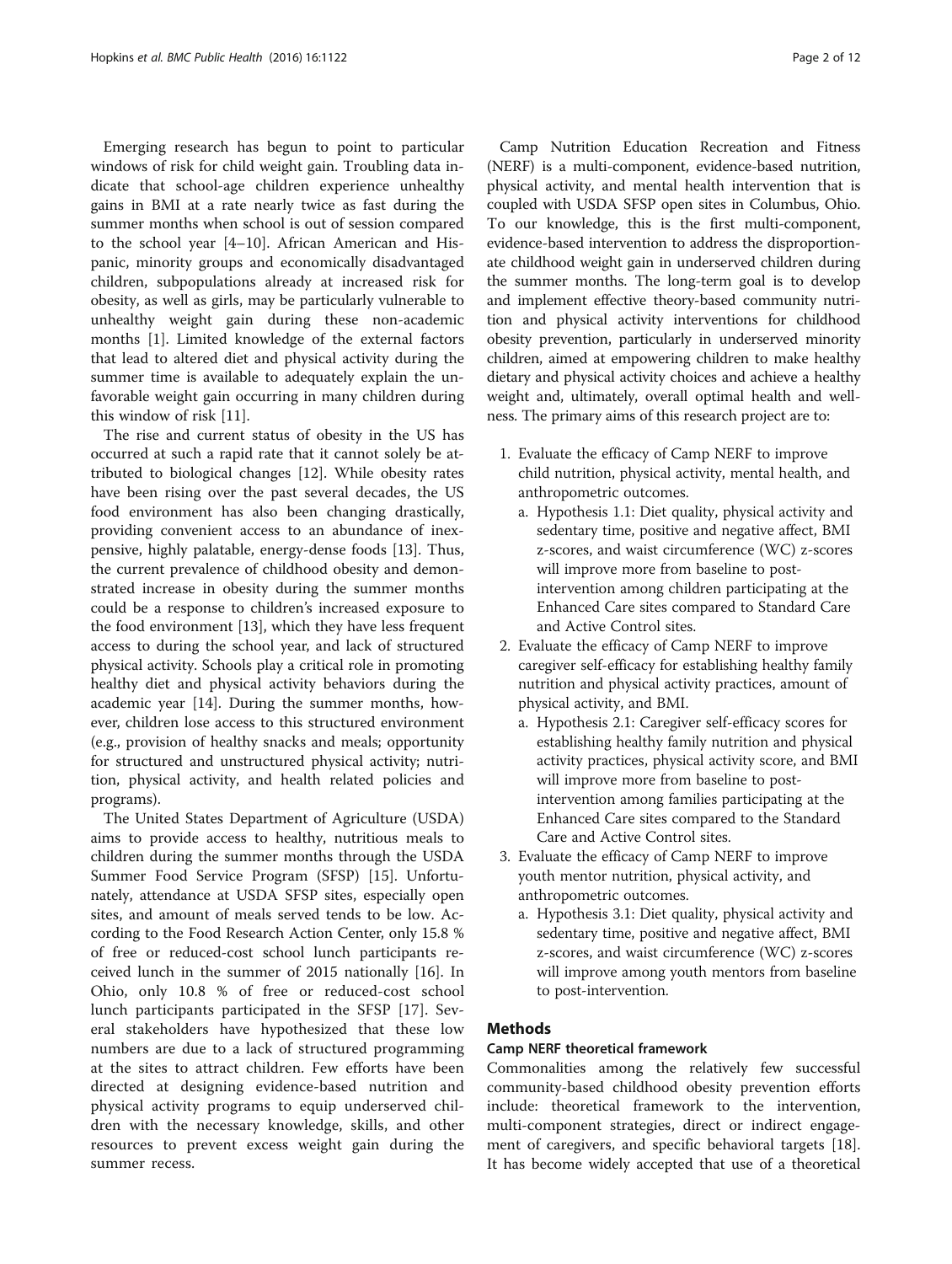framework in the design of behavior change interventions is an essential ingredient for achieving positive outcomes. The Camp NERF intervention is guided by the social ecological model (SEM) and social cognitive theory (SCT) [[19](#page-9-0)–[21](#page-10-0)].

According to the socio-ecological framework, there is a complex interplay of factors at multiple levels of influence that determine a child's weight status, health, and wellness [[22](#page-10-0)]. A child's risk for obesity is influenced by personal factors, such as genetics and diet and physical activity behaviors. These personal factors are, in turn, influenced by multiple external layers of influence including caregiver/ family practices and behaviors, environmental settings (home, school, community), various organizational sectors (education, government, public health, leisure, recreation), and social norms and values (societal rules that guide attitudes, beliefs, and behaviors, peer influence). The socioecological framework provides a theory-based approach to investigating the problem of childhood obesity and an understanding of the deep complexity of the etiology of this disease. It also serves as a useful tool in the design of theory-based behavior change interventions – and underlines the necessity in conducting cross-disciplinary research to effectively diminish the problem of childhood obesity.

The SCT broadly used among community nutrition researchers, proposes that behavior change results from a reciprocal relationship between personal and external factors [\[20](#page-10-0)]. An individual needs the personal resources to enact the desired behavior, which includes: knowledge and skills (ability to perform desired behavior); cognitive behavior techniques (goal-setting, problem solving, coping strategies); and self-efficacy (confidence in one's ability to enact the behavior). Regarding cognitive behavioral techniques, self-control is achieved via goal-setting. When goals are not achieved, alternative skills, such as problem solving and coping strategies can be employed to attain initial goals or set new, more achievable goals [[20](#page-10-0)]. Also worth noting, children and adolescents who develop proficiency in general cognitive behavior techniques experience a sense of personal empowerment. In turn, this alleviates the mental health symptoms associated with overweight and obesity (poor self-concept and symptoms of anxiety and depression), leading to subsequent diet and physical activity related behavior change [[23](#page-10-0)]. Cognitive behavior techniques are either vastly underdeveloped or missing from the curriculum of most childhood obesity prevention interventions [\[24, 25\]](#page-10-0). The Camp NERF intervention utilizes two evidence-based curricula that incorporate cognitive behavioral techniques - Coordinated Approaches to Child Health (CATCH) [\[26\]](#page-10-0) and Creating Opportunities for Personal Empowerment (COPE) [[27](#page-10-0)]. Additionally, goal-setting opportunities strategies are integrated into the Camp NERF curriculum and achievement of goals are tracked with goal-setting necklaces.

Under the SCT, environmental or external factors also play a part in determining behavior. With regards to child diet and physical activity behaviors, examples include: role modeling (caregivers, teachers, peers), availability of healthy meals and snacks, opportunity for indoor or outdoor physical activity and structure provided by daily routines [[22\]](#page-10-0). Due to the complexity of behavior origination and change, the most efficacious interventions have been multi-component in design and included either direct or indirect caregiver engagement. As the nutritional gatekeepers of the household, caregivers play a major role in shaping the eating behaviors of their children and thus must be included as an intervention target [[28\]](#page-10-0). Caregivers help children establish and reinforce target behaviors by role modeling intake of healthy foods, setting expectations for healthy food intake, and making healthy foods available [[29](#page-10-0)]. The same principle holds true for physical activity related behaviors – that is, caregivers heavily influence their child(ren)'s engagement in physical activity and exercise, as well as sedentary and screen time [[30](#page-10-0)]. Thus, caregivers must be involved either directly or indirectly in behavioral interventions directed at the child. The food and physical activity environments, caregivers, and peers are all targets of the Camp NERF intervention.

In sum, due to the inherent complexity of behavior, use of theoretical frameworks, such as the SEM and SCT, are absolutely critical in the design and conduct of behavioral interventions. Please refer to Fig. [1](#page-3-0) for the Camp NERF theoretical framework.

## Research design

Camp NERF is an 8-week pre-test, post-test group siterandomized controlled trial. It is a multi-component nutrition, physical activity, and mental health education intervention coupled with the USDA SFSP, specifically open sites located at public elementary schools. Through daily access to healthy foods, safe play and structured physical activity, along with engagement in an evidencebased health behavior educational curriculum, Camp NERF is designed specifically to prevent unintended, unhealthy weight gain during the summer months in underserved school-aged children. Potential sites were identified by a community partner whose responsibility it is to support SFSP sites in Franklin County, OH, and were considered eligible if they were: 1) an elementary school; 2) a USDA SFSP open site; and 3) lacking structured programming. Twelve sites were identified as meeting these inclusion criteria and will be randomized to one of three treatment or programming groups: 1) Enhanced Care (nutrition, physical activity, and mental health programming); 2) Standard Care (nutrition and physical activity programming); and 3) Active Control (non-nutrition, physical activity, and mental 4H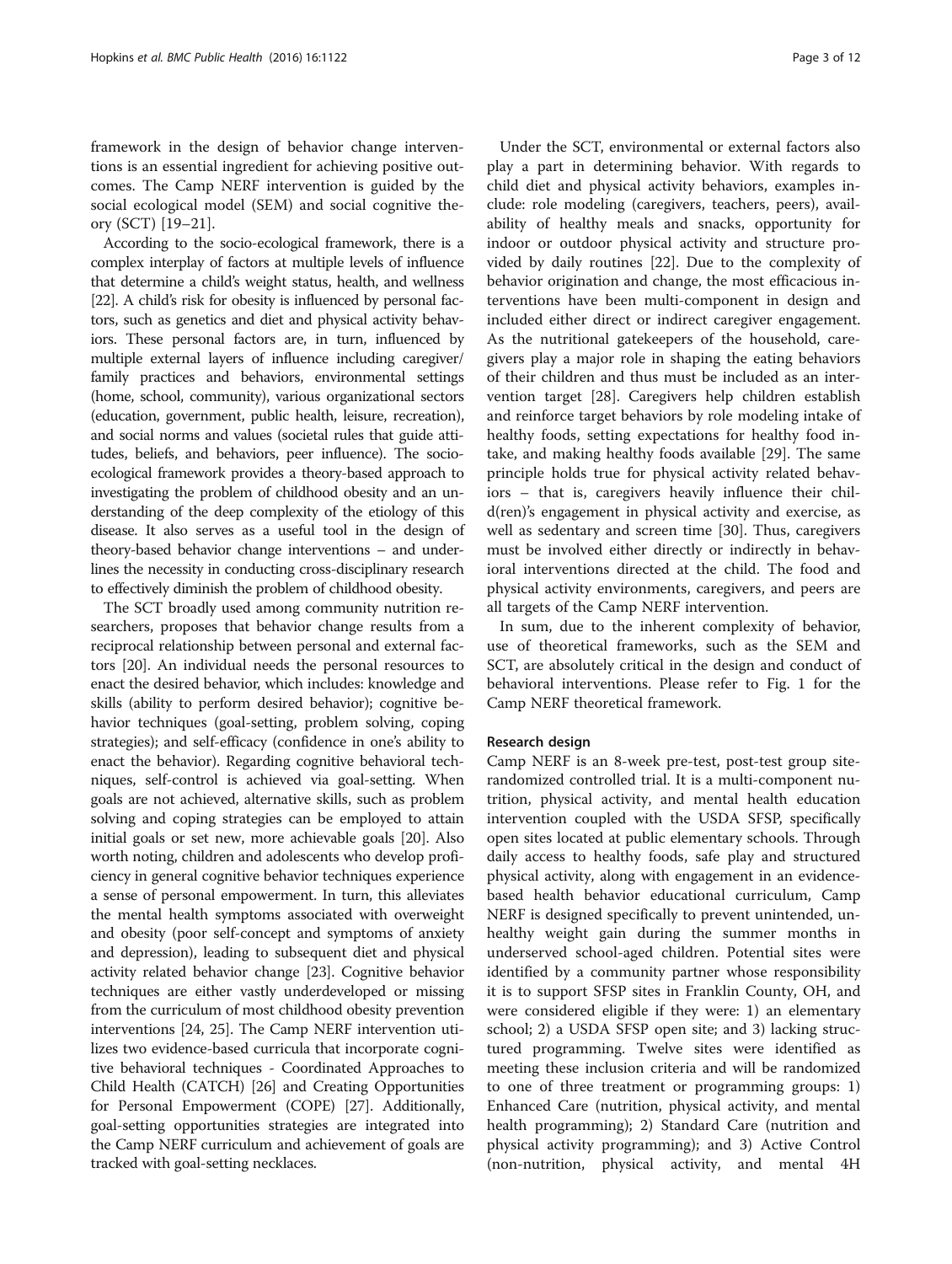<span id="page-3-0"></span>

programming). Figure [2](#page-4-0) provides an overview of the three treatments for Camp NERF.

Power was calculated using change in BMI z-score as the outcome of interest. Based on the results from previous pilot test [[31](#page-10-0), [32](#page-10-0)], we assume that between-subject variation is normally distributed with a standard deviation of 1.03 and that between-site variation (nested within treatment group) is negligible. Under these assumptions, recruiting 20 subjects per site (planning for 20 % attrition) provides approximately 70 % power to detect a difference of 0.5 points in change in BMI between the treatment group and either of the two control groups using a one-sided test at alpha = 0.05. The model used is described further in the Data Analysis section.

USDA SFSP open feeding sites operate 5 days a week from mid-June through the beginning of August. Their hours of operation will be approximately 9:00 AM – 3:00 PM, although these times vary slightly by site. Camp NERF program (Enhanced Care, Standard Care, or Active Control) will occur 2 days per week for approximately 4 hours each day. This is expected to equate to 64 h of direct exposure per child, a sufficient dose for eliciting behavior change in the targeted outcomes [[33](#page-10-0)–[42](#page-10-0)]. Table [1](#page-4-0) provides an overview of a sample day at an Enhance Care site.

#### Participants and recruitment

The target population for Camp NERF is underserved minority children entering kindergarten through fifth grade and their adult caregiver from urban neighborhoods in Columbus, Ohio. Participants will be recruited through a variety of methods including, but not limited to, school announcements, emails, flyers, phone calls, and neighborhood canvassing. Prior to enrollment in the study, a consent form, parental permission form, and assent form will be completed by the caregiver and child, respectively.

Also, data will be collected from high school students who will serve as Youth Mentors for the child participants at the Camp NERF Enhanced Care sites. The Youth Mentors will be recruited through a collaborating partner, the Godman Guild Association that provides internships to high-school aged students during the summer months through Temporary Assistance for Needy Families (TANF) funding. Prior to study enrollment, a parental permission form and assent form will be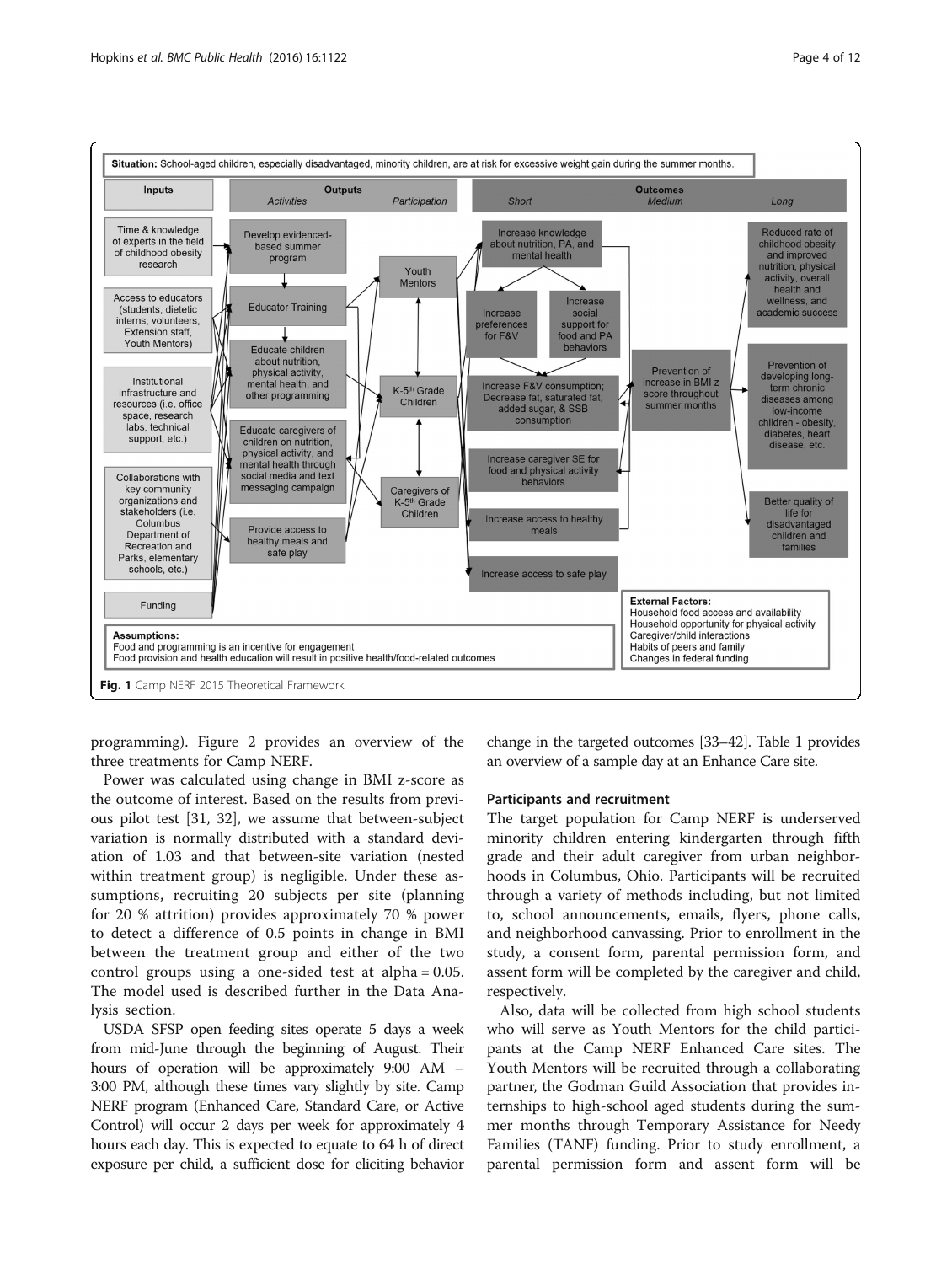<span id="page-4-0"></span>

completed by the caregiver and Youth Mentor, respectively, for those under the age of 18. Youth Mentors 18 years of age or older will complete consent forms prior to enrollment in the study. Individuals who are not interested in enrolling in the study will still be able to participate as Camp NERF Youth Mentors.

## Data collection

#### Data collection training

Data collectors will consist of undergraduate and graduate students from nutrition, public health or other related fields, as well as registered dietitian nutritionists. All data collectors will undergo an 8-hour data collection training, which will include didactic sessions followed by role-playing to practice techniques and become familiar with the instruments. At the end of the 8 week intervention prior to post-test data collection, data collectors will complete a 2-hour review training to reacquaint themselves with the instruments and learn additional post-test data collection feedback surveys.

# Impact measures

Child-caregiver dyads and youth mentors will be interviewed at baseline and post-intervention using the Camp NERF Child Assessment Form, Camp NERF Adult Assessment Form, and Camp NERF Youth Mentor Assessment Form, respectively. Each assessment form consists of validated nutrition, physical activity, and mental health questionnaires. Three (2 weekdays and 1 weekend day) 24-hour dietary recalls will be conducted for both the children and youth mentors. Heights, weights, blood pressure, and waist circumference measurements will be taken for the children and youth mentors. Caregivers will self-report height and weight. Table [2](#page-5-0) provides the Camp NERF Evaluation Chart and outlines all validated surveys and outcomes measured for participants.

Interviews will be conducted at the home of the participants, the site, or another community location and are estimated to take approximately 30 min, 10 min, and 20 min to complete for the child, caregiver, and youth mentor, respectively. All assessment forms will be data

Table 1 Camp NERF daily curricula delivery schedule at enhanced care sites

| Time     | Grades K-2                                                    | Time       | Grades 3-5                                                |
|----------|---------------------------------------------------------------|------------|-----------------------------------------------------------|
| 8:30 AM  | Arrival; Engage with participants before and during breakfast | 8:30 AM    | Arrival; Engage with participants before during breakfast |
| 10:00 AM | Nutrition Education                                           | 10:00 AM   | Physical Education                                        |
| 10:00 AM | Discussion                                                    | 10:00 AM   | Warm-up                                                   |
| 10:10 AM | Learning Activity                                             | 10:05 AM   | Go Fitness                                                |
| 10:25 AM | Physical Activity                                             | 10:20 AM   | Go Activity                                               |
|          |                                                               | 10:40 AM   | Cool-down                                                 |
| 10:45 AM | Mental Health                                                 | 10:45 AM   | Mental Health                                             |
| 11:15 AM | Physical Education                                            | $11:15$ AM | Nutrition Education                                       |
| 11:15 AM | Warm-up                                                       | $11:15$ AM | Discussion                                                |
| 11:20 AM | Go Fitness                                                    | 11:25 AM   | Learning Activity                                         |
| 11:35 AM | Go Activity                                                   | 11:40 AM   | <b>Physical Activity</b>                                  |
| 11:55 AM | Cool-down                                                     |            |                                                           |
| 12:00 PM | Lunch; Lunchtime Engagement and Trivia                        | 12:00 PM   | Lunch; Lunchtime Engagement and Trivia                    |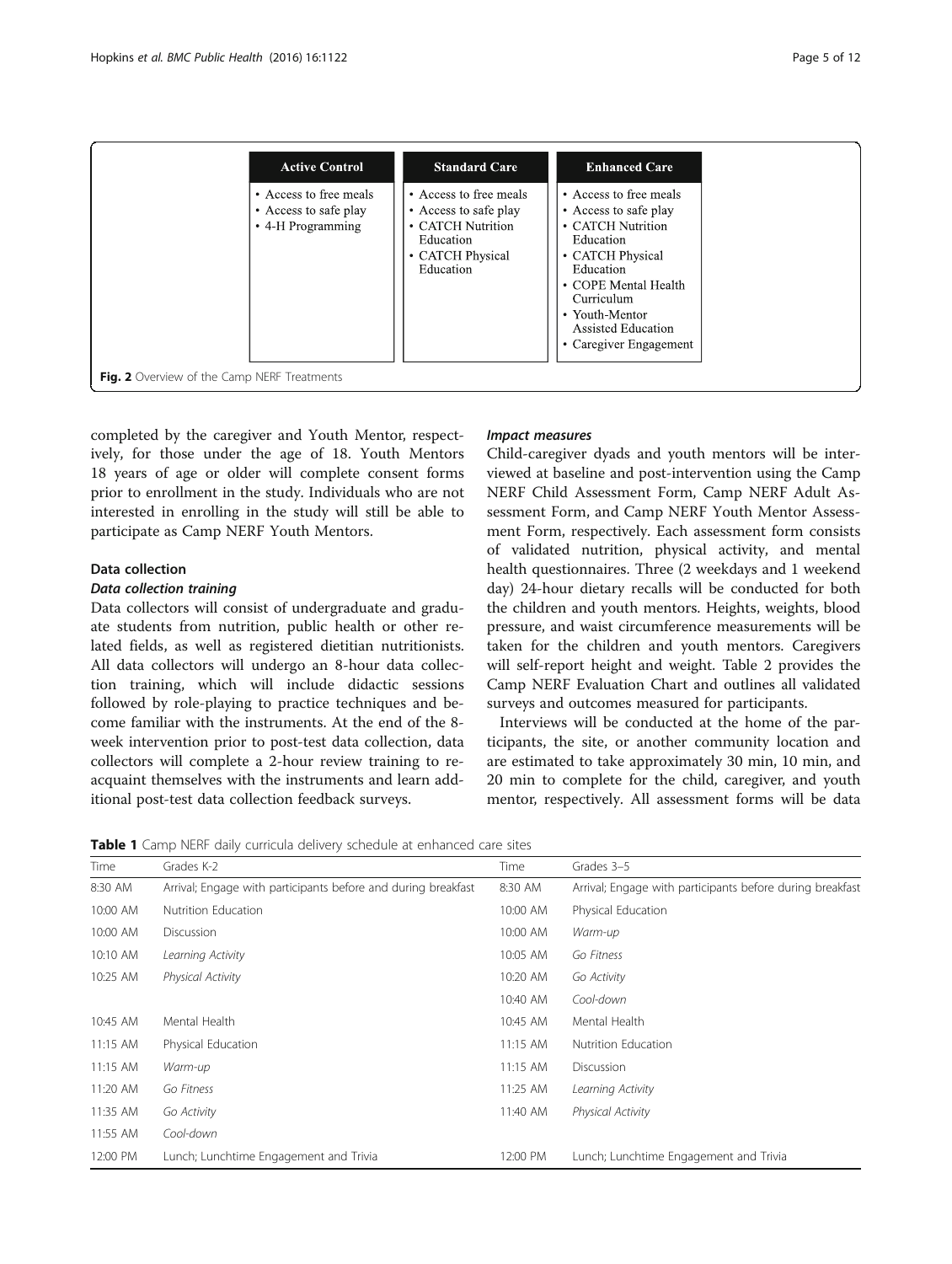| Outcomes                                                | Goal                                                                                                                                                                                              | Measure                                                                                                                                                                    |     | b0 T1        |
|---------------------------------------------------------|---------------------------------------------------------------------------------------------------------------------------------------------------------------------------------------------------|----------------------------------------------------------------------------------------------------------------------------------------------------------------------------|-----|--------------|
| Child Outcomes                                          |                                                                                                                                                                                                   |                                                                                                                                                                            |     |              |
| Nutrition                                               |                                                                                                                                                                                                   |                                                                                                                                                                            |     |              |
| Food Attitudes and Preferences                          | Increase preference for fruits and vegetables                                                                                                                                                     | Fruit and Vegetable Preferences<br>Domel 199385                                                                                                                            |     | X X          |
| Dietary Intake                                          | Increase quality of diet (increase fruit and vegetable<br>intake (quantity and variety), decrease intake of foods<br>high in solid fats and added sugars; decrease sugar-<br>sweetened beverages) | Caregiver-assisted 24-hour diet recall<br>Burrows et al 201086<br>Baxter et al 200387<br>Baxter et al 2009 <sup>88</sup>                                                   |     | X X          |
| Physical Activity                                       |                                                                                                                                                                                                   |                                                                                                                                                                            |     |              |
| Physical activity level<br>and sedentary time           | Increase estimated active time and decrease estimated<br>time in sedentary behavior                                                                                                               | 3rd-5th SPAN questionnaire<br>Hoelscher et al 2010 <sup>89</sup>                                                                                                           |     | $X$ $X$      |
| Mental Health                                           |                                                                                                                                                                                                   |                                                                                                                                                                            |     |              |
| Self-concept                                            | Increase positive affect                                                                                                                                                                          | PANAS Survey                                                                                                                                                               | X X |              |
|                                                         | Decrease negative affect                                                                                                                                                                          | Laurent et al 199990                                                                                                                                                       |     |              |
|                                                         | Retain positive changes in self-concept                                                                                                                                                           |                                                                                                                                                                            |     |              |
| Social Support                                          |                                                                                                                                                                                                   |                                                                                                                                                                            |     |              |
| Social Support for Food<br>and Physical Activity Habits | Increase social support for food and physical activity<br>habits                                                                                                                                  | Social Support Scale for Food and Physical<br>Activity Habits                                                                                                              |     | $X$ $X$      |
|                                                         |                                                                                                                                                                                                   | Gadhoke 201591                                                                                                                                                             |     |              |
| Social Support for Healthy<br>and Unhealthy Eating      | Increase social support for healthy eating and decrease<br>social support for unhealthy eating                                                                                                    | Social Support Scale for Healthy and Unhealthy X<br>Eating<br>Fitzgerlad 201392                                                                                            |     | $\mathsf{X}$ |
| <b>Biometrics</b>                                       |                                                                                                                                                                                                   |                                                                                                                                                                            |     |              |
| Height and Weight                                       | Prevent unhealthy weight gain                                                                                                                                                                     | Hopkins Road Rod Portable Stadiometer<br>(Height)<br>BalanceFrom High Accuracy Digital Scale<br>(Weight)<br>2000 CDC sex-specific BMI-for-age growth<br>char <sup>93</sup> |     | X X          |
| Waist Circumference                                     | Prevent increase in waist circumference                                                                                                                                                           | MyoTape tape measure<br>CDC Waist Circumference Tables <sup>94</sup>                                                                                                       |     | X X          |
| <b>Blood Pressure</b>                                   | Prevent increase in blood pressure                                                                                                                                                                | Panasonic Portable Blood Pressure Monitor<br>NHBLI Standardized Blood Pressure Tables <sup>95</sup>                                                                        |     | X X          |
| Youth Mentor Outcomes                                   |                                                                                                                                                                                                   |                                                                                                                                                                            |     |              |
| Nutrition                                               |                                                                                                                                                                                                   |                                                                                                                                                                            |     |              |
| Food Attitudes and Preferences                          | Increase preference for fruits and vegetables                                                                                                                                                     | Fruit and Vegetable Preferences<br>Domel 199385                                                                                                                            |     | $X$ $X$      |
| Dietary Intake                                          | Increase quality of diet (increase fruit and vegetable<br>intake (quantity and variety), decrease intake of foods<br>high in solid fats and added sugars; decrease sugar-<br>sweetened beverages) | Youth Mentor reported 24-hour diet recall<br>Lindquist et al 2000 <sup>96</sup>                                                                                            |     | X X          |
| Physical Activity                                       |                                                                                                                                                                                                   |                                                                                                                                                                            |     |              |
| Physical activity level and<br>sedentary time           | Increase estimated active time and decrease estimated<br>sedentary time                                                                                                                           | SPAN questionnaire<br>Hoelscher et al 2010 <sup>89</sup>                                                                                                                   |     | X X          |
| Mental Health                                           |                                                                                                                                                                                                   |                                                                                                                                                                            |     |              |
| Self-concept                                            | Increase positive affect                                                                                                                                                                          | PANAS Survey                                                                                                                                                               |     | X X          |
|                                                         | Decrease negative affect                                                                                                                                                                          | Laurent et al 199990                                                                                                                                                       |     |              |
|                                                         | Retain positive changes in self-concept                                                                                                                                                           |                                                                                                                                                                            |     |              |
| Social Support                                          |                                                                                                                                                                                                   |                                                                                                                                                                            |     |              |
| Social Support for Food and                             | Increase social support for food and physical                                                                                                                                                     | Social Support Scale for Food                                                                                                                                              |     | X X          |

<span id="page-5-0"></span>Table 2 Camp NERF evaluation chart for children, caregivers, and youth mentors<br>Outcomes Goal

Physical Activity Habits activity habits and Physical Activity Habits<br>Gadhoke 2015<sup>91</sup>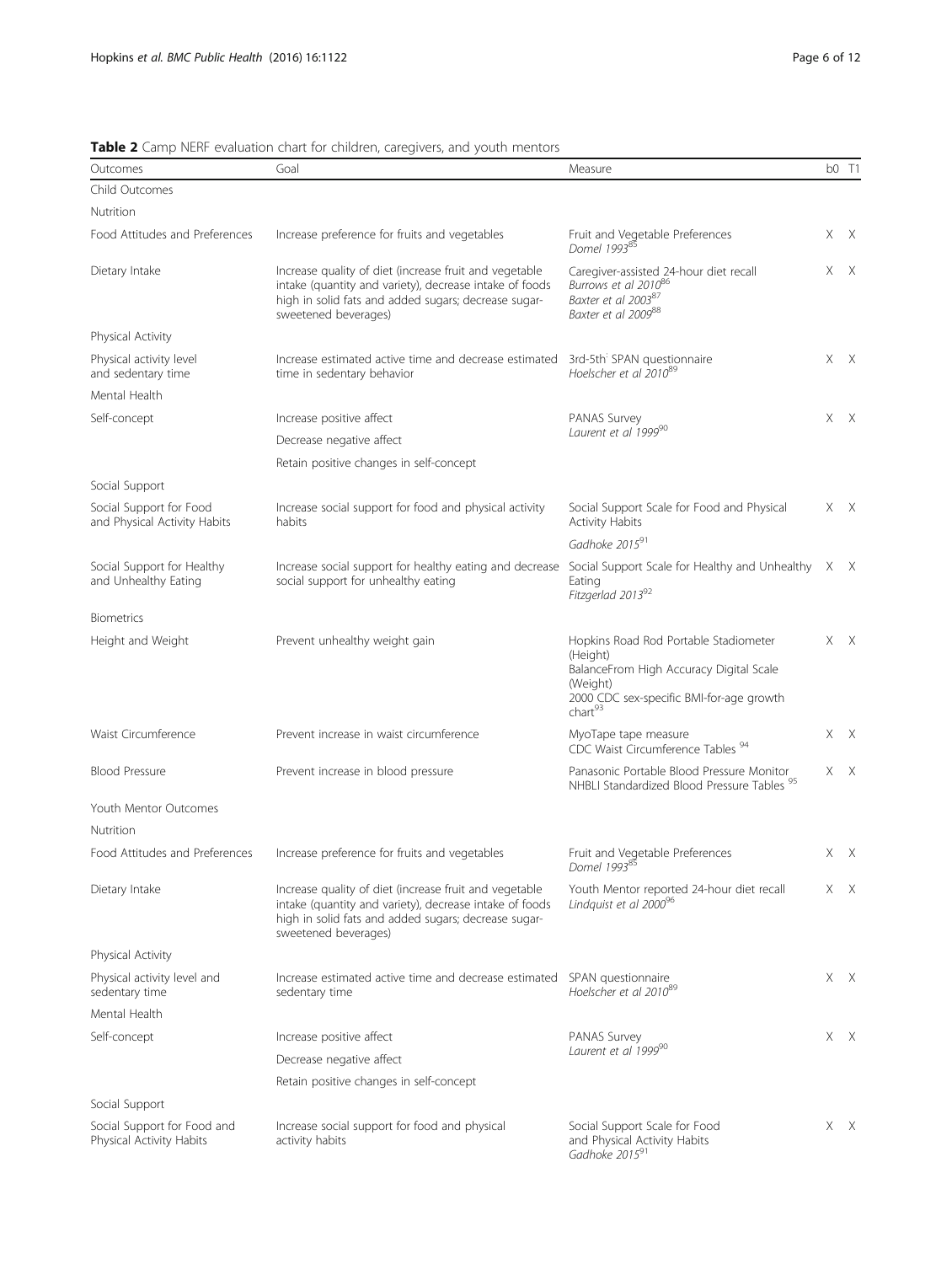|                                                    | <b>ADIC</b> $\blacktriangle$ camp near craigation chart for children, caregivers, and youth memors (commaca)   |                                                                                                                                                                     |              |
|----------------------------------------------------|----------------------------------------------------------------------------------------------------------------|---------------------------------------------------------------------------------------------------------------------------------------------------------------------|--------------|
| Social Support for Healthy<br>and Unhealthy Eating | Increase social support for healthy eating and<br>decrease social support for unhealthy eating                 | Social Support Scale for Healthy and Unhealthy X X<br>Eating<br>Fitzgerlad 201392                                                                                   |              |
| <b>Biometrics</b>                                  |                                                                                                                |                                                                                                                                                                     |              |
| Height and Weight                                  | Prevent unhealthy weight gain                                                                                  | Hopkins Road Rod Portable Stadiometer<br>(Height)<br>BalanceFrom High Accuracy Digital Scale<br>(Weight)<br>CDC sex-specific BMI-for-age growth chart <sup>93</sup> | $X$ $X$      |
| Waist Circumference                                | Prevent increase in waist circumference                                                                        | MyoTape tape measure<br>CDC Waist Circumference Tables 94                                                                                                           | $X$ $X$      |
| <b>Blood Pressure</b>                              | Prevent increase in blood pressure                                                                             | Panasonic Portable Blood Pressure Monitor<br>NHBLI Standardized Blood Pressure Tables 95                                                                            | X X          |
| Caregiver Outcomes                                 |                                                                                                                |                                                                                                                                                                     |              |
| Nutrition                                          |                                                                                                                |                                                                                                                                                                     |              |
| Caregiver Self-Efficacy                            | Improve caregiver self-efficacy to make<br>healthy choices                                                     | Self-efficacy to make healthy choices<br>Bohman $2014^{97}$                                                                                                         | $X \times X$ |
| Dietary Intake; Home<br>Food Environment           | Increase purchase and consumption of healthy<br>foods; decrease purchase and consumption<br>of unhealthy foods | Home Food Inventory<br>Fulkerson 2008 <sup>98</sup>                                                                                                                 | $X$ $X$      |
| Physical Activity                                  |                                                                                                                |                                                                                                                                                                     |              |
| Leisure Time Exercise                              | Increase engagement in leisure time exercise                                                                   | Leisure Time Exercise Questionnaire                                                                                                                                 | $X$ $X$      |
|                                                    | Retain positive changes in leisure time exercise                                                               | Godin & Shepherd 1985 <sup>99</sup>                                                                                                                                 |              |
| Anthropometrics                                    |                                                                                                                |                                                                                                                                                                     |              |
| Height and Weight                                  | Prevent unhealthy weight gain                                                                                  | Self-report                                                                                                                                                         | $X$ $X$      |
| Weight                                             | Prevent unhealthy weight gain                                                                                  | Self-report                                                                                                                                                         | $X \times X$ |
| $h_0$ – baseling beginning of summer               |                                                                                                                |                                                                                                                                                                     |              |

Table 2 Camp NERF evaluation chart for children, caregivers, and youth mentors (Continued)

= baseline; beginning of summer

t1 = post-intervention; end of summer

collector-administered, where the data collector will read each question from the assessment form verbatim including all possible responses and record the participants' response. If the participant provides an ambiguous response, the data collector will ask necessary questions to probe for a specific response. For younger children, caregivers will be asked to assist in completing and verifying responses from the child interview when deemed necessary.

# Data analysis

The intervention will be tested by comparing change from baseline to post-intervention in diet quality, physical activity, mental health, and anthropometric outcomes for child participants (hypothesis 1.1) and psychosocial, physical activity, and anthropometric outcomes for adults (hypothesis 2.1). For each outcome variable of interest (Table [2\)](#page-5-0), a mixed effects linear regression model will be fitted with site-type as the primary predictor. Other covariates will include race/ ethnicity, income, and attendance, as well as baseline zBMI for all models that do not include weight status as the primary outcome. Using a mixed effects linear regression model allows us to capture the contributions of

two sources of variability: (1) a between-site variability and (2) a between-subject or within-site variability. Impact of Camp NERF on Youth Mentors will be tested by comparing change from baseline to post-intervention in diet quality, physical activity, mental health, and anthropometric outcomes (hypothesis 3.1) using multiple linear regression analyses.

## Process evaluation and environmental assessment

A Camp NERF Site Environmental Assessment Form was developed for this study and will be completed at baseline, mid-intervention (4 weeks), and postintervention. The purpose of this form is to assess the demographic (i.e. predominant race/ethnicity of the staff at the sites), food environment (i.e. presence of vending machines, concession stands, and healthfulness of available foods), and physical activity environment (i.e. access to a gym, outdoor playground, equipment, etc.) characteristics of the sites. This information will be used in post-hoc analyses to determine if characteristics (i.e., access to a computer room) may have contributed to outcomes.

A Camp NERF Daily Process Evaluation Form was developed for this study and will be completed by trained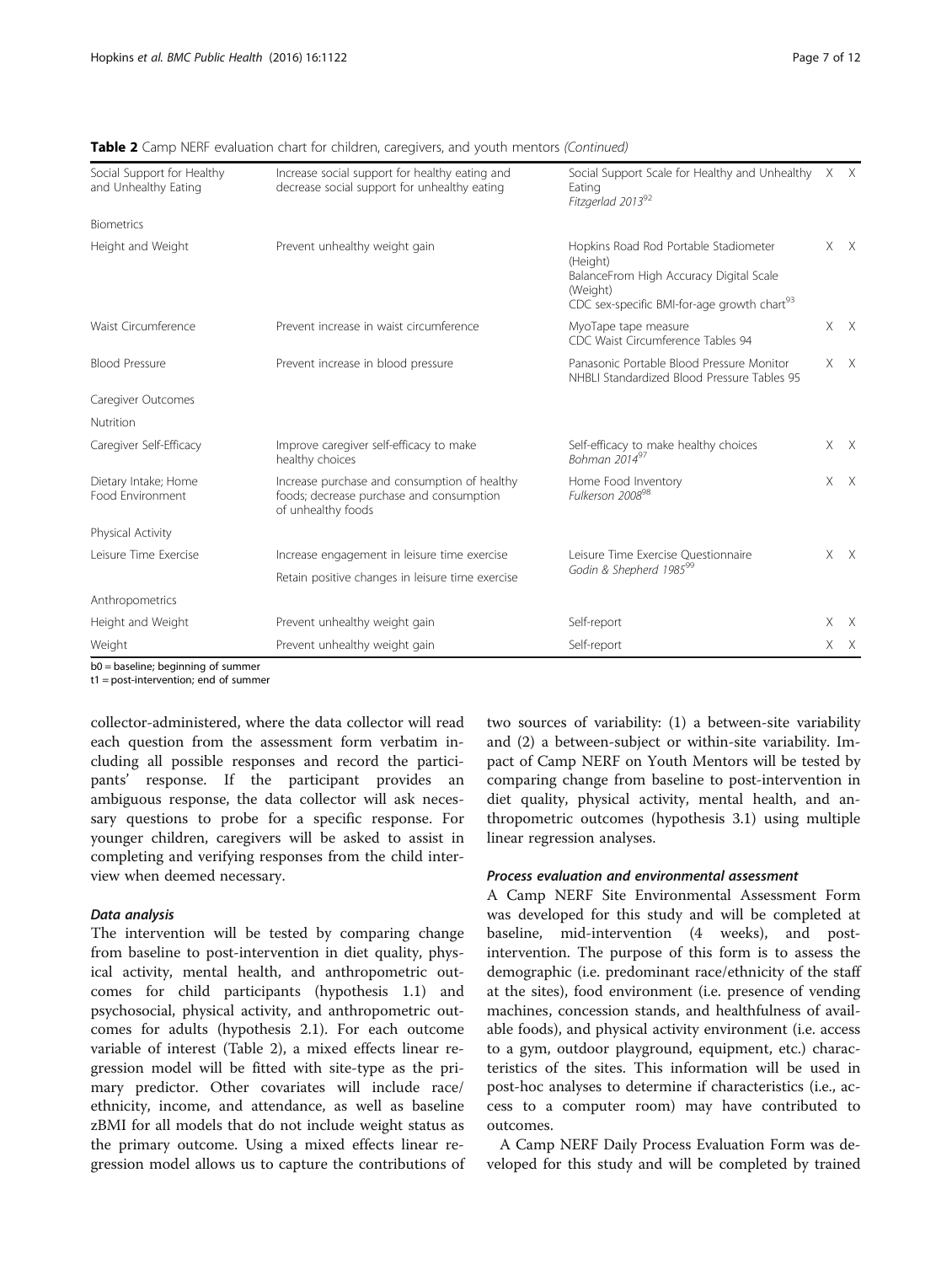process evaluators, who will not be involved with intervention implementation. This form assesses feasibility, fidelity, and acceptability of the intervention programming, assessment of food served, adherence to the USDA SFSP menus, and participant attendance.

### Intervention

#### Educator training and structure

The Camp NERF counselors will be undergraduate and graduate students in fields related to nutrition, kinesiology, public health, and education. The Camp NERF counselors will complete a 3-day, 24-h training prior to the launch of Camp NERF. The training will begin with an overview of our community partners, the USDA child meal programs, other pertinent issues, e.g., underutilization of the USDA SFSP and unhealthy weight gain during the summer months. Camp NERF Counselors also will be provided with a didactic overview of each of the core components of the Camp NERF program – nutrition, physical activity, and mental health – and will be given an opportunity to practice delivery of these curricula. Additionally, they will undergo training on topics related to education delivery and necessary for work with underserved children, as well as other components of the Camp NERF intervention. Table 3 provides an overview of the Camp NERF training for the Camp Counselors. In addition to the intensive training prior to intervention launch, the Camp NERF Counselors will attend a weekly staff meeting throughout the summer to provide feedback on the lessons from the current week, to coach the staff on improvement of curricula delivery and to practice lessons for the upcoming week.

|  | Table 3 Camp NERF counselor training overview |  |  |  |
|--|-----------------------------------------------|--|--|--|
|--|-----------------------------------------------|--|--|--|

| Day 1 | Welcome and Introductions                          |
|-------|----------------------------------------------------|
|       | Community Partner Overview                         |
|       | Overview of the USDA SESP                          |
|       | "The Problem" and Our Place at the Table           |
|       | How to Keep Kids' Attention                        |
|       | How to Identify and Report Child Abuse and Neglect |
| Day 2 | <b>CATCH Nutrition Education Overview</b>          |
|       | Practice CATCH Nutrition Education                 |
|       | 4-H Programming Overview                           |
|       | Practice 4-H Programming                           |
|       | <b>COPF Education Overview</b>                     |
|       | Practice COPE Education                            |
| Day 3 | <b>CATCH Physical Education Overview</b>           |
|       | Practice CATCH Physical Education                  |
|       | Caregiver Engagement Overview                      |
|       | Behavioral Economics Strategies Overview           |
|       | Meet and Greet with Youth Mentors                  |
|       |                                                    |

Three Camp NERF Counselors will be assigned to each site: One Counselor will serve as the kindergarten through second grade educator, one as the third through fifth grade educator, and one as the process evaluator. The Camp NERF Counselors at the Enhanced Care sites will be assisted by high school-aged adolescents - Camp NERF Youth Mentors - from the neighborhoods in which Camp NERF will be delivered.

# Youth mentor-assisted education

The use of peer-led interventions have been utilized among youth in areas pertaining to the use of alcohol, tobacco, illegal drugs, violence, and sexual behavior [\[43](#page-10-0)–[50](#page-10-0)]. Data indicate that mentored youth compared to unmentored youth are less likely to participate in these aforementioned risky behaviors [\[51, 52\]](#page-10-0) and are more likely to succeed academically [\[53](#page-10-0)–[56](#page-10-0)]. Until recent years, use of peers as an intervention strategy to improve nutrition and physical activity, and ultimately weight status, had not been employed, but emerging research has demonstrated positive results for biometric-, nutrition-, and physical activity-related outcomes [\[43, 56](#page-10-0)–[68](#page-10-0)]. According to the SCT, self-efficacy is influenced by role modeling the behavior [[69](#page-10-0)]. As such, the peers leading the education may experience positive behavior change as a result of child mentoring. Unfortunately, the educating of peer mentors has been understudied [\[56](#page-10-0), [64](#page-10-0), [65, 67](#page-10-0), [68](#page-10-0)].

Youth Mentors from the neighborhoods in which Camp NERF will be implemented will be recruited and will assist in the Camp NERF education delivery at the Enhanced Care sites. The Youth Mentors will undergo a 20-h workreadiness training, as well as will attend the 2-hour weekly Camp NERF staff meetings, where feedback will be provided on the lessons for the current week and the upcoming weeks lessons will be reviewed and practiced. Additionally, professional development topics, such as how to interact with co-workers in the workplace, will be discussed in collaboration with the undergraduate- and graduate-level Camp NERF Counselors.

### Child education

Nutrition and physical activity The Coordinated Approaches to Child Health (CATCH) Kid's Club Healthy Habits and Nutrition Grades K-2 and Grades 3–5 curriculum and CATCH Kid's Club Physical Education will be used for the Camp NERF nutrition and physical education components. The original CATCH program was initially implemented and evaluated from 1991–1994 in grades three through five in 96 schools in San Diego, CA, New Orleans, LA, Minneapolis, MN, and Austin, TX. Several positive findings on improvements in eating and physical activity behaviors came from these studies, including increased vigorous physical activity, decreased consumption of dietary fat, and reductions in children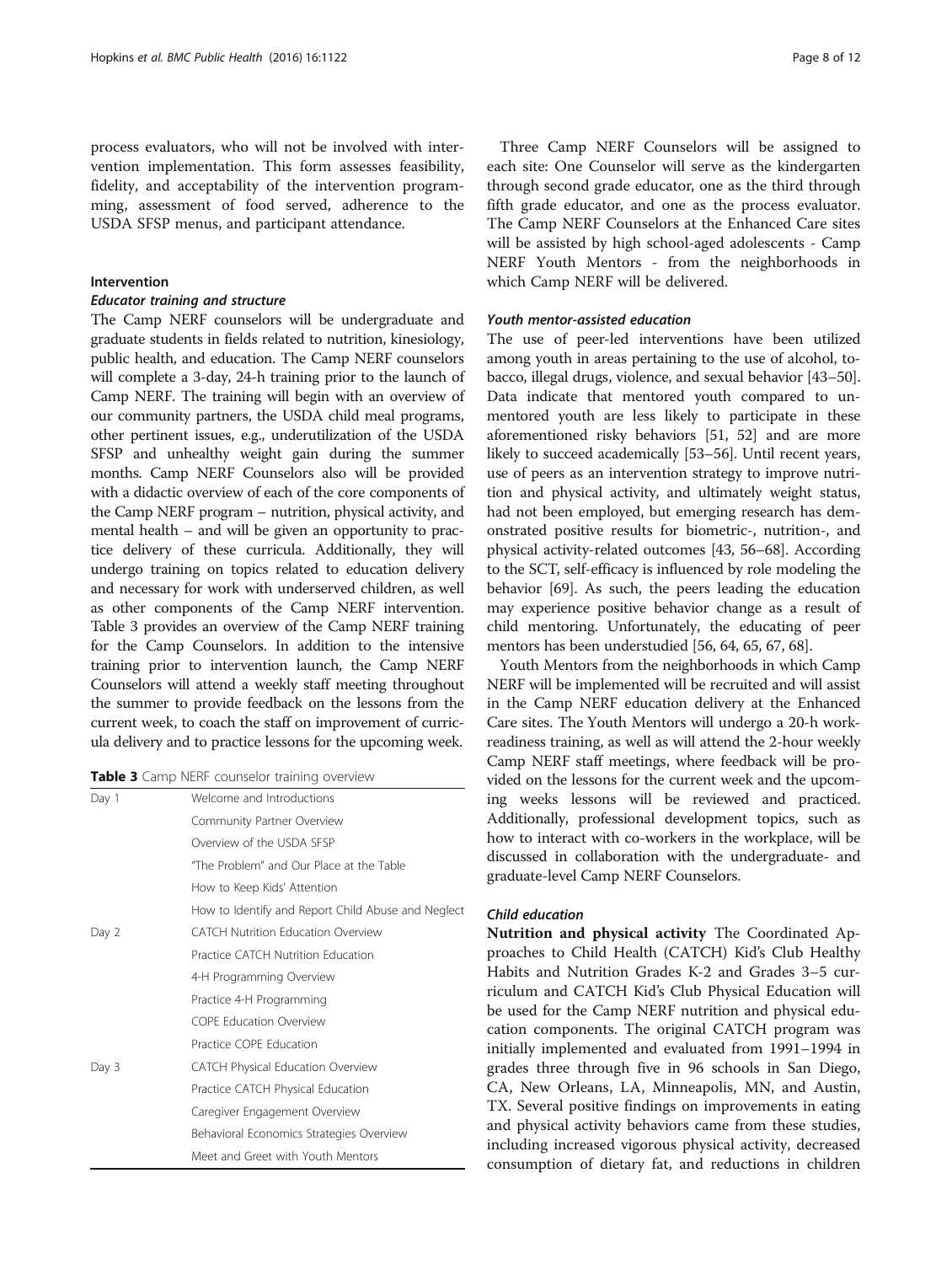at-risk for being overweight and in children being overweight [[70](#page-11-0)–[74](#page-11-0)]. Due to the success of the original trial, the CATCH curriculum has continued to be adapted for and studied in various settings [[75](#page-11-0)–[82](#page-11-0)]. CATCH Kid's Club is the modified curriculum for the after-school setting and has been shown to be effective in improving nutrition and physical activity knowledge and behaviors and reducing overweight and obesity.

Mental Health The COPE curriculum will be the mental health component of the Camp NERF curriculum. COPE focuses on the thinking, feeling, behaving triangle and incorporates cognitive behavioral skill building in goal-setting, problem solving, coping, and emotional regulation [\[25](#page-10-0)]. The curriculum, originally developed for adolescents and young adults and more recently adapted to the younger audience of school-age children, consists of an introductory session and seven subsequent lessons. The lessons will be introduced and taught on the first day of Camp NERF each week, and the skills practice and review of lesson will be completed on the second day of Camp NERF each week.

**4H Programming** In order to assess whether potential differences demonstrated between participants is due to the type of programming delivered, as opposed to mere exposure to daily structured programming, an active control group was chosen for Camp NERF. Thus, the Camp NERF research team worked closely with 4-H Extension Specialists to identify non-nutrition and physical activity related programming suited for our target population. Sixteen lessons from the Cloverbud [[83\]](#page-11-0) curriculum will be delivered to participants at the Active Control sites.

#### Caregiver engagement

The caregiver engagement component will be in the form of a texting program that will utilize a mass messaging platform, social media (Facebook and Instagram), and traditional education materials. Adult caregivers of Camp NERF participants in the Enhanced Care group will be provided the option to receive three text messages each week over the course of the intervention. The first message each week will introduce the main nutrition topic that was presented to their child during programming but will encourage completion of a specific family nutrition goal to be attained by the end of the week. For example, the message preceding the fourth week of programming may read as follows: "Today at Camp NERF, your child learned about healthy fast food items. Are you in for trying healthier items at fast food restaurants? Please reply with 'Yes' or 'No'." The second message content will consist of either a strategy to assist the caregivers in reaching the weekly goal or educational

information related to the topic of the week. The final message will inquire about achievement of the goalsetting challenge proposed at the start of the week.

Social media outlets such as Facebook, Twitter, and Instagram will be offered as an alternative means for caregivers to receive insight on the nutrition topic for the week. Images or videos will be added to the websites for caregivers to view and interact with counselors as well as other caregivers. Nutrition topics will be explored in greater depth, such as links to simple food recipes, news items, and recent educational articles related to the weekly topic.

In addition to the text-messaging and social media campaigns, traditional educational materials also will be disseminated to caregivers at the Enhanced Care sites weekly. These educational materials are adapted from the CATCH Kids Club Healthy Habits and Nutrition curriculum handouts for parents [\[26](#page-10-0)]. The handouts are modified to include concepts from the CATCH Physical Education curriculum and the COPE curriculum [[26](#page-10-0), [27](#page-10-0)]. Child participants will be given handouts at the end of the week to take home to their caregivers.

# **Discussion**

Despite the recent plateauing in prevalence, the number of obese children remains high, which is problematic due to the negative, short- and long-term health consequences for children [[1](#page-9-0)–[3\]](#page-9-0). Emerging research has indicated the summertime as a particular window of risk for unhealthy weight gain among children, especially underserved, minority children [[4](#page-9-0)–[10](#page-9-0)]. Few efforts have been directed at designing evidence-based nutrition and physical activity programs to equip children with the necessary knowledge, skills, and other resources to prevent excess weight gain during the summer recess.

The purpose of this paper is to describe the aims and research methods of Camp NERF, a multi-component, evidence-based nutrition, physical activity, and mental health intervention coupled with USDA SFSP open sites in Columbus, Ohio to address the disproportionate childhood weight gain in underserved children during the summer months. To our knowledge, Camp NERF is the first evidenced-based nutrition education research study and program to address this issue. This study will fill a critical research void and provide insight for effective programming to address child health during the summer months. The Camp NERF program is coupled with the USDA SFSP and utilized existing systems for implementation, which ensures the future sustainability of the program.

Several challenges or limitations have been identified. Engagement from caregivers in the target population may be a challenge, as it is a common issue with intervention research involving underserved families [\[84, 85](#page-11-0)].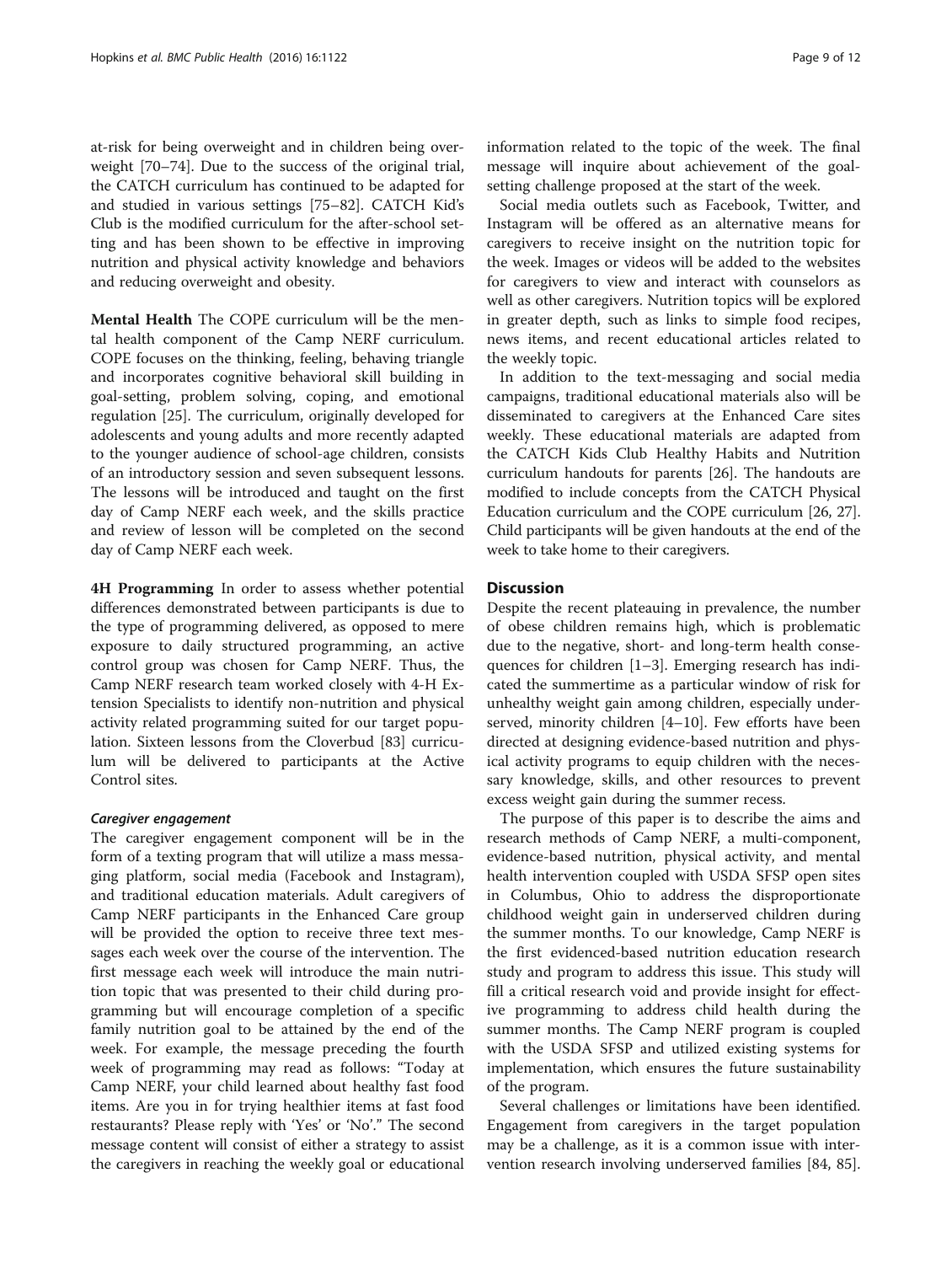<span id="page-9-0"></span>However, this study was developed and designed to overcome this barrier. The research team and community collaborators will be present in the participating neighborhoods for several years throughout the development of the project. High-school aged students from the intervention communities will be engaged as Youth Mentors and will assist with education delivery throughout the entirety of the program. Traditional (educational handout materials) and innovative (text messaging and social media) strategies will be utilized to inform parents about the programming and encourage participation. Another limitation is the lack of a true negative control group. Because Camp NERF will be coupled with the USDA SFSP, a federal child nutrition program, the statutory right for participation applies. Ethically, the research team cannot ask children and families to not participate at the open SFSP sites. Additionally, recruitment methods are not designed to seek participants who do not intend to attend the SFSP sites during the summer.

In summary, Camp NERF builds on successful childhood obesity prevention interventions which include nutrition and physical activity components, concurrent knowledge and skill building, coupling of the intervention curriculum to availability of healthy foods, and opportunity for physical activity and play [18, [86](#page-11-0)]. Studying the impact of such an intervention over the summer months will provide valuable information in tackling a time period during which children may be at increased risk for excessive weight gain.

#### Acknowledgements

We thank our community collaborators, particularly Children's Hunger Alliance, Columbus Recreation and Parks Department, and the Godman Guild Association.

#### Funding

The Aetna Foundation.

#### Availability of data and material

Not applicable.

#### Authors' contributions

CG led the conceptual development of the study with input from LCH, BM, JDG, MF, IE, and JAK. LCH and CG led intervention preparations with assistance from JDG, BM, MF, JAK, and IE. LCH and CG took primary responsibility for writing the manuscript. IE, JDG, JAK, MF, and BM contributed to editing the manuscript. CG, LCH, MF, JDG, IE, JAK, and BM read and approved the final manuscript. All authors read and approved the final manuscript.

#### Competing interests

The authors declare that they have no competing interests.

#### Consent for publication

Not applicable.

#### Ethics approval and consent to participate

This study was approved by The Ohio State University Behavioral and Social Sciences Institutional Review Board. Parent consent and parent permission, as well as child assent will be received from participants prior to study enrollment.

#### Author details

<sup>1</sup>Department of Human Sciences, Human Nutrition Program, The Ohio State University, 262B Campbell Hall, 1787 Neil Avenue, Columbus, OH 43210, USA. <sup>2</sup> Department of Psychiatry and Behavioral Health, The Ohio State University Wexner Medical Center, 1670 Upham Drive Suite 460G, Columbus, OH 43210-1250, USA. <sup>3</sup>Department of Human Sciences, Kinesiology Program College of Education & Human Ecology, The Ohio State University, A244 305 Annie & John Glenn Ave, Columbus, OH 43210, USA. <sup>4</sup>Nationwide Children's Hospital; The Ohio State University, 700 Children's Drive, Columbus, OH 43205, USA. <sup>5</sup>Department of Statistics, The Ohio State University, 404 Cockins Hall, 1958 Neil Ave, Columbus, OH 43210, USA. <sup>6</sup>Department of Human Sciences, Human, The Ohio State University, 315 Campbell Hall, 1787 Neil Avenue, Columbus, OH 43210, USA. <sup>7</sup>College of Nursing, The Ohio State University, 1585 Neil Avenue, Rm. 145, Columbus, OH 43210, USA. 8 Department of Human Sciences, Human Nutrition Program, The Ohio State University, 313 Campbell Hall, 1787 Neil Avenue, Columbus, OH 43210, USA.

#### Received: 4 August 2016 Accepted: 12 October 2016 Published online: 26 October 2016

#### References

- 1. Ogden CL, Carroll MD, Kit BK, Flegal KM. Prevalence of childhood and adult obesity in the United States, 2011–2012. JAMA. 2014;311(8):806–14.
- 2. Halfon N, Larson K, Slusser W. Associations between obesity and comorbid mental health, developmental, and physical health conditions in a nationally representative sample of US children aged 10 to 17. Acad Pediatr. 2013;13(1):6–13.
- 3. Taras H, Potts-Datema W. Obesity and student performance at school. J Sch Health. 2005;75(8):291–5.
- 4. von Hippel PT, Powell B, Downey DB, Rowland NJ. The effect of school on overweight in childhood: gain in body mass index during the school year and during summer vacation. Am J Public Health. 2007;97(4):696–702.
- 5. Moreno JP, Johnston CA, Woehler D. Changes in Weight Over the School Year and Summer Vacation: Results of a 5-Year Longitudinal Study. J Sch Health. 2013;83(7):473-7.
- 6. Moreno JP, Johnston CA, Chen T-A, et al. Seasonal variability in weight change during elementary school. Obesity (Silver Spring). 2015;23(2):422–8.
- 7. Kobayashi M, Kobayashi M. The relationship between obesity and seasonal variation in body weight among elementary school children in Tokyo. Econ Hum Biol. 2006;4(2):253–61.
- Smith DT, Bartee RT, Dorozynski CM, Carr LJ. Prevalence of overweight and influence of out-of-school seasonal periods on body mass index among American Indian schoolchildren. Prev Chronic Dis. 2009;6(1):A20.
- 9. Baranowski T, O'Connor T, Johnston C, et al. School year versus summer differences in child weight gain: a narrative review. Child Obes. 2014;10(1): 18–24.
- 10. Franckle R, Adler R, Davison K. Accelerated weight gain among children during summer versus school year and related racial/ethnic disparities: a systematic review. Prev Chronic Dis. 2014;11(12):1–10.
- 11. Tovar A, Lividini K, Economos CD, Folta S, Goldberg J, Must A. School's out: what are urban children doing? The Summer Activity Study of Somerville Youth (SASSY). BMC Pediatr. 2010;10:16.
- 12. Sallis JF, Glanz K. Physical activity and food environments: solutions to the obesity epidemic. Milbank Q. 2009;87(1):123–54.
- 13. Swinburn BA, Sacks G, Hall KD, et al. The global obesity pandemic: shaped by global drivers and local environments. Lancet. 2011;378(9793):804–14.
- 14. Briefel RR, Crepinsek MK, Cabili C, Wilson A, Gleason PM. School food environments and practices affect dietary behaviors of US public school children. J Am Diet Assoc. 2009;109(2 Suppl):S91–S107.
- 15. United States Department of Agriculture Food and Nutrition Service. Summer Food Service Program. [http://www.fns.usda.gov/sfsp/sfsp-meals](http://www.fns.usda.gov/sfsp/sfsp-meals-and-snacks)[and-snacks.](http://www.fns.usda.gov/sfsp/sfsp-meals-and-snacks) Accessed 12 Apr 2015.
- 16. Food Research Action Center. Federal Nutrition Programs. 2013. [http://frac.](http://frac.org/federal-foodnutrition-programs/) [org/federal-foodnutrition-programs/.](http://frac.org/federal-foodnutrition-programs/)
- 17. Food Research and Action Center. Hunger Doesn't Take a Vacation: Summer Nutrition Status Report. 2016. p. 1–20.
- 18. Contento I, Balch G, Bronner Y, et al. The effectiveness of nutrition education and implications for nutrition education policy, programs, and research: A review of research. J Nutr Educ. 1995;27:280–319.
- 19. Bronfenbrenner U. Ecology of the family as a context for human development: research perspectives. Dev Psychol. 1986;22:723–42.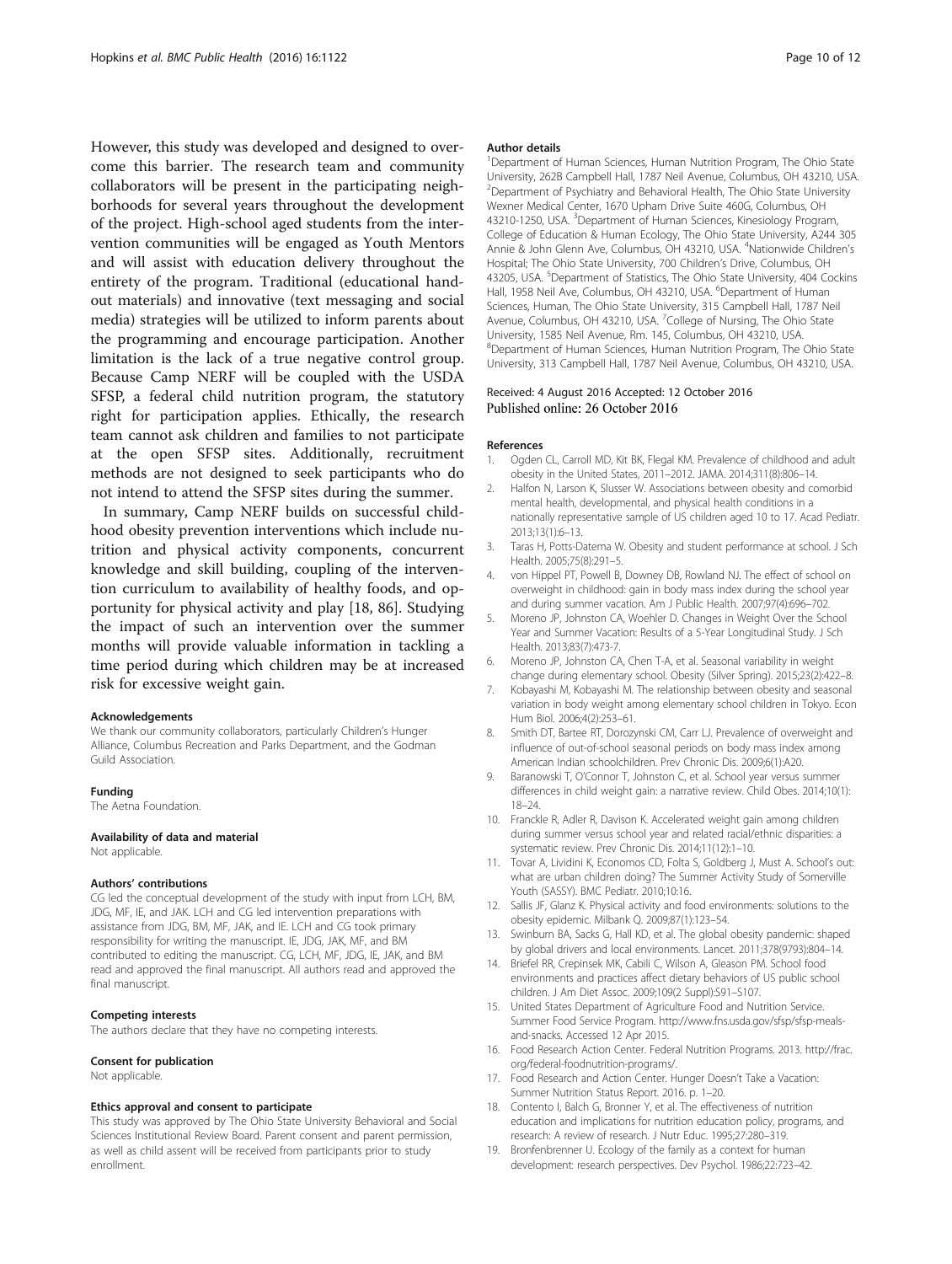- <span id="page-10-0"></span>20. Bandura A. Social Foundations of Thought and Action a Social Cognitive Theory. Engelwood: Prentice Hall; 1986.
- 21. Bandura A. Human agency in social cognitive theory. Am Psychol. 1989: 44(9):1175–84.
- 22. Lytle LA, Seifert S, Greenstein J, McGovern P. How do children's eating patterns and food choices change over time? Results from a cohort study. Am J Health Promot. 2000;14(4):222-28.
- 23. Melnyk BM, Jacobson D, Kelly S, O'Have J, Small L, Mays M. Improving the Mental Health, Healthy Lifestyle Choices, and Physical Health of Hispanic Adolescents: a randomized controlled pilot study. J Sch Health. 2009;79(12):575–84.
- 24. Kelly S, Melnyk BM, Belyea M. Predicting physical activity and fruit and vegetable intake in adolescents: a test of the information, motivation, behavioral skills model. Res Nurs Health. 2012;35(2):146–63.
- 25. Zabinski MF, Daly T, Norman GJ, et al. Psychosocial correlates of fruit, vegetable, and dietary fat intake among adolescent boys and girls. J Am Diet Assoc. 2006;106(6):814–21.
- 26. Luton S, Berry J. CATCH Kids Club Healthy Habits & Nutrition: An After-School Curriculum for Grades K-5. Hasbrouck Heights: FlagHouse, Inc.; 2011.
- 27. Melnyk BM. Creating Opportunities for Personal Empowerment: a 7-Session Cognitive Behavioral Skills Builidng Program for Children. Powell: Cope2Thrive, LLC; 2015.
- 28. Bluford D a a, Sherry B, Scanlon KS. Interventions to prevent or treat obesity in preschool children: a review of evaluated programs. Obesity (Silver Spring). 2007;15(6):1356–72.
- 29. Pearson N, Biddle SJH, Gorely T. Family correlates of fruit and vegetable consumption in children and adolescents: a systematic review. Public Health Nutr. 2009;12(2):267–83.
- 30. Gustafson SL, Rhodes RE. Parental correlates of physical activity in children and early adolescents. Sport Med. 2006;36(1):79–97.
- 31. Hopkins LC, Rose A, Gunther C. Camp NERF: Feasibility, Acceptability, and Potential Efficacy of a Theory-Based Nutrition Education Recreation and Fitness Program Aimed at Preventing Unhealthy Weight Gain in Disadvantaged Children during Summer Months. FASEB J. 2015;29:911.6.
- 32. Hopkins LC, Rose A, Higgins E, Gunther C. Methods and Fidelity of a Nutrition Education Recreation and Fitness Program to Prevent Child Weight Gain during Summer. J Nutr Educ & Behav 2015;47:S34.
- 33. Boylan K, Macpherson H a, Fristad M a. Examination of disruptive behavior outcomes and moderation in a randomized psychotherapy trial for mood disorders. J Am Acad Child Adolesc Psychiatry. 2013;52(7):699–708.
- 34. Contento IR, Manning AD, Shannon B. Research perspective on schoolbased nutrition education. J Nutr Educ. 1992;24(5):247–60.
- 35. Fristad M, Verducci J, Walters K, Young M. The impact of multi-family psychoeducational psychotherapy in treating children aged 8-12 with mood disorders. Arch Gen Psychiatry. 2009;66(9):1013–21.
- 36. Goodway JD, Branta CF. Influence of a motor skill intervention on fundamental motor skill development of disadvantaged preschool children. Res Q Exerc Sport. 2003;74(1):36–46.
- 37. Goodway JD, Crowe H, Ward P. Effects of Motor Skill Instruction on Fundamental Motor Skill Development. Adapt Phys Act Q. 2003:20;298–314.
- 38. Kim JS. Effects of a voluntary summer reading intervention on reading achievement: results from a randomized field trial. Educ Eval Policy Anal. 2006; 28(4):335–55.
- 39. Lusk P, Melnyk BM. COPE for depressed and anxious teens: a brief cognitive-behavioral skills building intervention to increase access to timely, evidence-based treatment. J Child Adolesc Psychiatr Nurs. 2013;26(1):23–31.
- 40. Melnyk BM, Jacobson D, Kelly S, et al. Promoting healthy lifestyles in high school adolescents: a randomized controlled trial. Am J Prev Med. 2013;45(4):407–15.
- 41. Robinson LE, Rudisill ME, Goodway JD. Instructional climates in preschool children who are at-risk. Part II: perceived physical competence. Res Q Exerc Sport. 2009;80(3):543–51.
- 42. Rose AM, Wagner AK, Kennel JA, et al. Determining the feasibility and acceptability of a Nutrition Education and Cooking Program for preschoolers and their families delivered over the dinner hour in a lowincome day care setting. Infant, Child Adolesc Nutr. 2014;6(3):144–51.
- 43. Birnbaum AS, Lytle L a, Story M, Perry CL, Murray DM. Are differences in exposure to a multicomponent school-based intervention associated with varying dietary outcomes in adolescents? Health Educ Behav. 2002;29(4):427–43.
- 44. Black DR, Tobler NS, Sciacca JP. Peer helping/involvement: an efficacious way to meet the challenge of reducing alcohol, tobacco, and other drug use among youth? J Sch Health. 1998;68(3):87–93.
- 45. Fors SW, Jarvis S. Evaluation of a Peer-Led Drug Abuse Risk Reduction Project for Runaway/homeless Youths. J Drug Educ. 1995;25(4):321–33.
- 46. Klepp KI, Halper A, Perry CL. The efficacy of peer leaders in drug abuse prevention. J Sch Health. 1986;56(9):407–11.
- 47. Komro KA, Perry CL, Murray DM, Veblen-Mortenson S, Williams CL, Anstine PS. Peer-planned social activities for preventing alcohol use among young adolescents. J School Health. 1996;66(9):328–44.
- 48. Orpinas P, Parcel GS, McAlister A, Frankowski R. Violence prevention in middle schools: a pilot evaluation. J Adol Health. 1995;17(6):360–71.
- 49. Perry CL. Prevention of alcohol use and abuse in adolescence: teacher- vs peer-led intervention. Crisis. 1989;10(1):52–61.
- 50. Sawyer RG, Pinciaro P, Bedwell D. How peer education changed peer sexuality educators' self-esteem, personal development, and sexual behavior. J Am Coll Health. 1997;45(5):211–7.
- 51. Beier SR, Rosenfeld WD, Spitalny KC, Zansky SM, Bontempo AN. The potential role of an adult mentor in influencing high-risk behaviors in adolescents. Arch Pediatr Adolesc Med. 2000;154(4):327–31.
- 52. Zimmerman MA, Bingenheimer JB, Notaro PC. Natural mentors and adolescent resiliency: a study with urban youth. Am J Community Psychol. 2002;30(2):221–43.
- 53. DuBois DL, Silverthorn N. Natural mentoring relationships and adolescent health: evidence from a national study. Am J Public Health. 2005;95(3):518– 24.
- 54. Klaw EL, Rhodes JE. Mentor relationships and the career development of pregnant and parenting African-American teenagers. Psychol Women Q. 1995;19(4):551–62.
- 55. Rhodes JE, Grossman JB, Resch NL. Agents of change: pathways through which mentoring relationships influence adolescents' academic adjustment. Child Dev. 2000;71(6):1661–71.
- 56. Black MM, Arteaga SS, Sanders J, et al. College mentors: a view from the inside of an intervention to promote health behaviors and prevent obesity among low-income, urban, African American adolescents. Health Promot Pract. 2012;13(2):238–44.
- 57. Black MM, Hager ER, Le K, et al. Challenge! Health promotion/obesity prevention mentorship model among urban, black adolescents. Pediatrics. 2010;126:280–8.
- 58. Lo E, Coles R, Humbert ML, Polowski J, Henry CJ, Whiting SJ. Beverage intake improvement by high school students in Saskatchewan, Canada. Nutr Res. 2008;28:144–50.
- 59. Cawley J, Cisek-Gillman L, Roberts R, et al. Effect of HealthCorps, a high school peer mentoring program, on youth diet and physical activity. Child Obes. 2011;7(5):364–71.
- 60. Dowd AJ, Chen MY, Jung ME, Beauchamp MR. "Go Girls!": psychological and behavioral outcomes associated with a group-based healthy lifestyle program for adolescent girls. Transl Behav Med. 2015;5(1):77–86.
- 61. Spencer R, Bower J, Kirk SFL, Hancock Friesen C. Peer Mentoring Is Associated With Positive Change in Physical Activity and Aerobic Fitness of Grades 4, 5, and 6 Students in the Heart Healthy Kids Program. Health Promot Pract. 2014:15;803–11.
- 62. Smith LH. Piloting the use of teen mentors to promote a healthy diet and physical activity among children in Appalachia. J Spec Pediatr Nurs. 2011; 16(1):16–26.
- 63. Perry CL, Klepp K-I, Halper A, et al. Promoting healthy eating and physical activity patterns among adolescents: a pilot study of "Slice of Life". Heal Educ Res. 1987;2(2):93–103.
- 64. Bogart LM, Elliott MN, Uyeda K, Hawes-Dawson J, Klein DJ, Schuster MA. Preliminary healthy eating outcomes of SNaX, a pilot community-based intervention for adolescents. J Adolesc Health. 2011;48(2):196–202.
- 65. Hamdan S, Story M, French S a, Fulkerson J a, Nelson H. Perceptions of adolescents involved in promoting lower-fat foods in schools: associations with level of involvement. J Am Diet Assoc. 2005;105:247–51.
- 66. Lytle L, Murray DM, Perry CL, et al. School-based approaches to affect adolescents' diets: results from the TEENS study. Health Educ Behav. 2004; 31(2):270–87.
- 67. Story M, Lytle L a, Birnbaum AS, Perry CL. Feasibility and process evaluation of the TEENS Study. J Sch Health. 2002;72:121–7.
- 68. Stock S, Miranda C, Evans S, et al. Healthy Buddies: a novel, peer-led health promotion program for the prevention of obesity and eating disorders in children in elementary school. Pediatrics. 2007;120(4):e1059–68.
- 69. Bandura A. Health promotion by social cognitive means. Health Educ Behav. 2004;31:143–64.